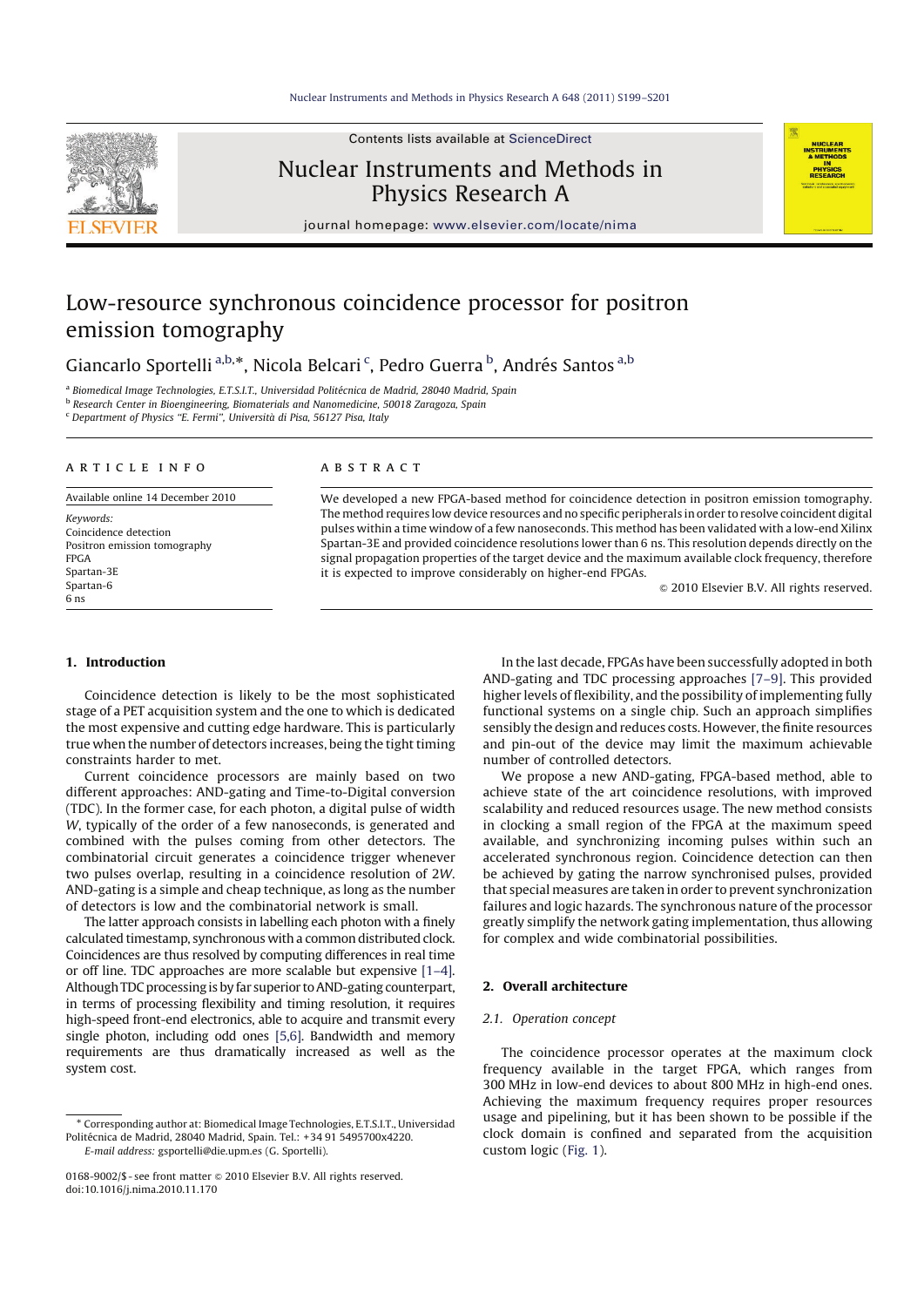Multiple clock domain are possible with the use of embedded digital clock managers, and cross-domain synchronization chains, that prevent the propagation of flip-flop metastable states. It must be noted that the two synchronization batteries, at the coincidence processor input and at the system input, are the main responsible for coincidence processing latency. The latency introduced by the synchronization stage is  $k\tau$ , where  $k$  is the number of chained flipflops and  $\tau$  the clock period. The time  $k\tau$  must be generally higher than the metastability *resolving time R*, which depends on the electrical characteristics of the target device [10].

Within the synchronous domain, a coincidence is detected when two signals rise during the same clock period. This is accomplished by shaping the incoming signals to one-cycle pulses and feed both to a synchronous AND-gating network, as illustrated in Fig. 2. In this way all events separated by a delay bigger than the clock period  $\tau$  are discarded. However, of all the events closer than  $\tau$ , those that fall at the two sides of a clock rising edge will be also lost. We refer to this undesirable condition as *hazard*. One way to recover hazards could be to use two-cycles pulses. In this way, all events closer than  $3\tau$  are guaranteed to be resolved as coincidences.

#### *2.2. The gating network*

Once all the inputs have become synchronous, coincidence gating is a relatively simple task. The combinatorial function is specific for a given PET geometry. We implemented a modularized dual planar PET geometry, in which each detector is made of *n* modules.With this geometry each module *A<sup>i</sup>* of one side can receive a photon in coincidence with a module  $B_i$  of the other side. The gating function can then be expressed with the boolean expression:

$$
C_{A,i} = A_i \cdot \sum_j^n B_j, \quad C_{B,j} = B_j \cdot \sum_i^n A_i
$$

where  $C_{A,i}$  and  $C_{B,j}$  are the coincidence outputs. At high clock frequencies and with high detector numbers it might be required to



Fig. 1. Overall architecture of a FPGA acquisition system with an embedded synchronous coincidence processor. The digital clock manager is a standard FPGA component.

divide the function in pipelined stages, in order not to incur in timing violations. Pipelining has the negative effect of increasing resources usage and detection latency by  $\tau$  per stage.

Random events counting has been achieved with the delayed window technique. Delays have been realized using a series of shift registers. The gating function implements a new variant of the standard delayed window technique, in which only prompt events are triggered for acquisition [11]. The adopted technique has the advantage of eliminating the detection latency due to the window delay.

### *2.3. Dual phase hazard recovery*

In order to reduce the achievable timing resolution for a given clock frequency, we used an alternative dual phase approach. The idea is to use one-cycle pulses within two identical instances of the circuitry in Fig. 2, each clocked at the same frequency but opposite phases. The outputs are then re-synchronized separately with the system clock and eventually OR-gated. Doing so, all coincident pairs that fall across the clocking rising edge on one instance, must fall completely within the clock period of the other instance (Fig. 3). This allows to recover the above mentioned hazards within a time window of  $3\tau/2$ , i.e. to halve the minimum coincidence resolution within a given target device. This approach could in principle be extended to more clock phases.

## 3. Results

#### *3.1. Coincidence resolution*

The proposed technique has been implemented and simulated for a low-end Spartan3E-1200 (Xilinx, San Jose, USA) target FPGA. We have also performed test syntheses runs for the newer, still



Fig. 3. Timing diagram of a hazard occurrence. Sync-1 and Sync-2 represent the signals for one-cycle and two-cycle shaping cases, respectively, for the single clocking version. Sync-0 and Sync-180 represent the signals in the two processor replicas, fed with opposite clocks.



Fig. 2. Detailed block diagram of the synchronous coincidence processor. Input pulses are synchronized with the boosted clock and combined according to a configurable AND-gating network. Coincidence outputs are then re-synchronized with the slower system clock.